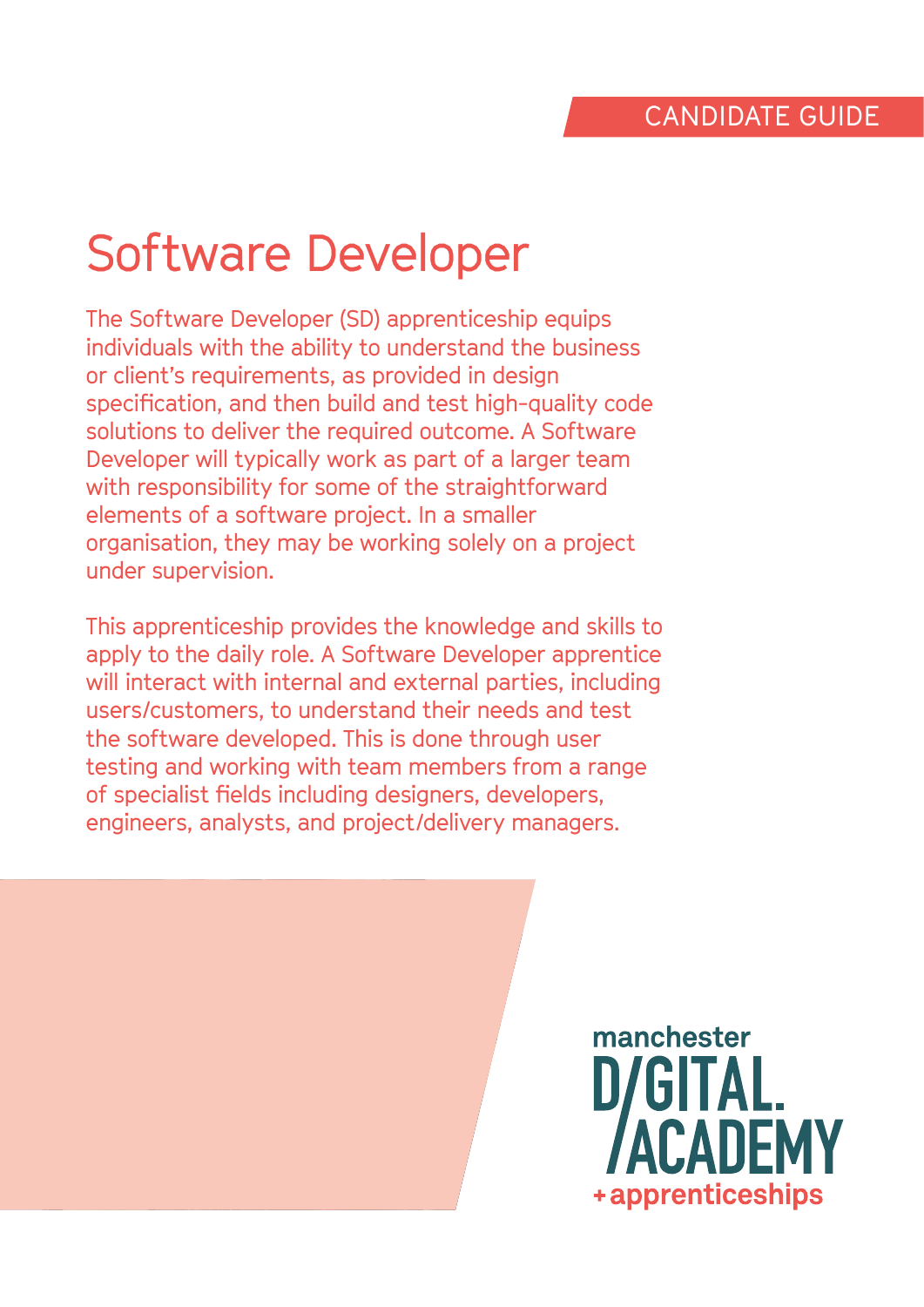## Occupational Duties

Technical training is structured and mapped to employer needs. Your learning outcomes follow the practical application of this job role in the workplace. We measure your progress against a series of occupational duties. Under each of these duties, you will develop the relevant knowledge, skills and behaviours through your technical training and mentoring. At the end of the programme, you will be able to demonstrate these for your End Point Assessment (EPA).

#### **Duty 1**

**Take and interpret given software development requirements to estimate effort to deliver the work product to enable accurate costs to be established.**

#### **Duty 2**

**Break software development activities down into logical units of work to enable sequencing and ensure the best possible structuring of activities to deliver a high quality product right first time.**

#### **Duty 3**

**Report progress accurately throughout the development life-cycle stages to ensure adequate audit trails of key worksteps such that the organisation can demonstrate how the product has been created for quality and commercial purposes.**

#### **Duty 4**

**Identify and report any impediments to software development activities and propose practical solutions.**

#### **Duty 5**

**Convert customer requirements into technical requirements, both functional and non-functional to ensure that customers' expectations are accurately reflected in the software products developed.**

#### **Duty 6**

 **Identify and select the most appropriate technical solution, taking into consideration coding best practice and appropriate quality standards.**

#### **Duty 7**

**Communicate software development solutions to a range of internal or external stakeholders to ensure clear understanding of requirements and how they have been met or adjusted.**

#### **Duty 8**

**Consider security implications of proposed design to ensure that security considerations are built in from inception and throughout the development process.**

#### **Duty 9**

**Write logical and maintainable software solutions to meet the design and organisational coding standards (Software Development Lifecycle -Implementation and Build phase).**

#### **Duty 10**

**Apply security best practice to the software solution throughout the software development life-cycle.**

#### **Duty 11**

**Create and maintain appropriate project documentation to explain the development process and resources used.**

#### **Duty 12**

**Apply appropriate recovery techniques to ensure the software solution being developed is not lost (Software Development Lifecycle -Implementation and Build phase).**

#### **Duty 13**

**Implement appropriate change control to ensure that software development changes may be tracked and quality risks managed.**

#### **Duty 14**

**Undertake unit testing of solutions, with appropriate levels of test code coverage, to identify and, where necessary, resolve issues (Software Development Lifecycle -Implementation and Build phase).**

#### **Duty 15**

**Perform testing of the software solution to ensure a high quality output (Software Development Lifecycle -Test phase).**

#### **Duty 16**

**Deliver a suitably documented deployable solution to the customer for their use (Software Development Lifecycle -Deploy phase).**

#### **Duty 17**

**Support delivery of one or more software deployment phases, such as trials and final release, to ensure that software developer outcomes are deployed correctly.**

#### **Duty 18**

**Provide support during software trials and after final release to ensure that customers understand and can correctly apply the product, and risks are mitigated.**

#### **Duty 19**

**Respond appropriately to given Service Level Agreements (SLAs) to ensure that time and resources invested in software development activity are allocated appropriately to deliver good customer service.**

#### **Duty 20**

**Apply suitable 'bug fix', appropriate to the severity and priority of the software development issue identified.**

#### **Duty 21**

**Practice continuous self learning to keep up to date with technological developments to enhance relevant skills and take responsibility for own professional development.** 



### CANDIDATE GUIDE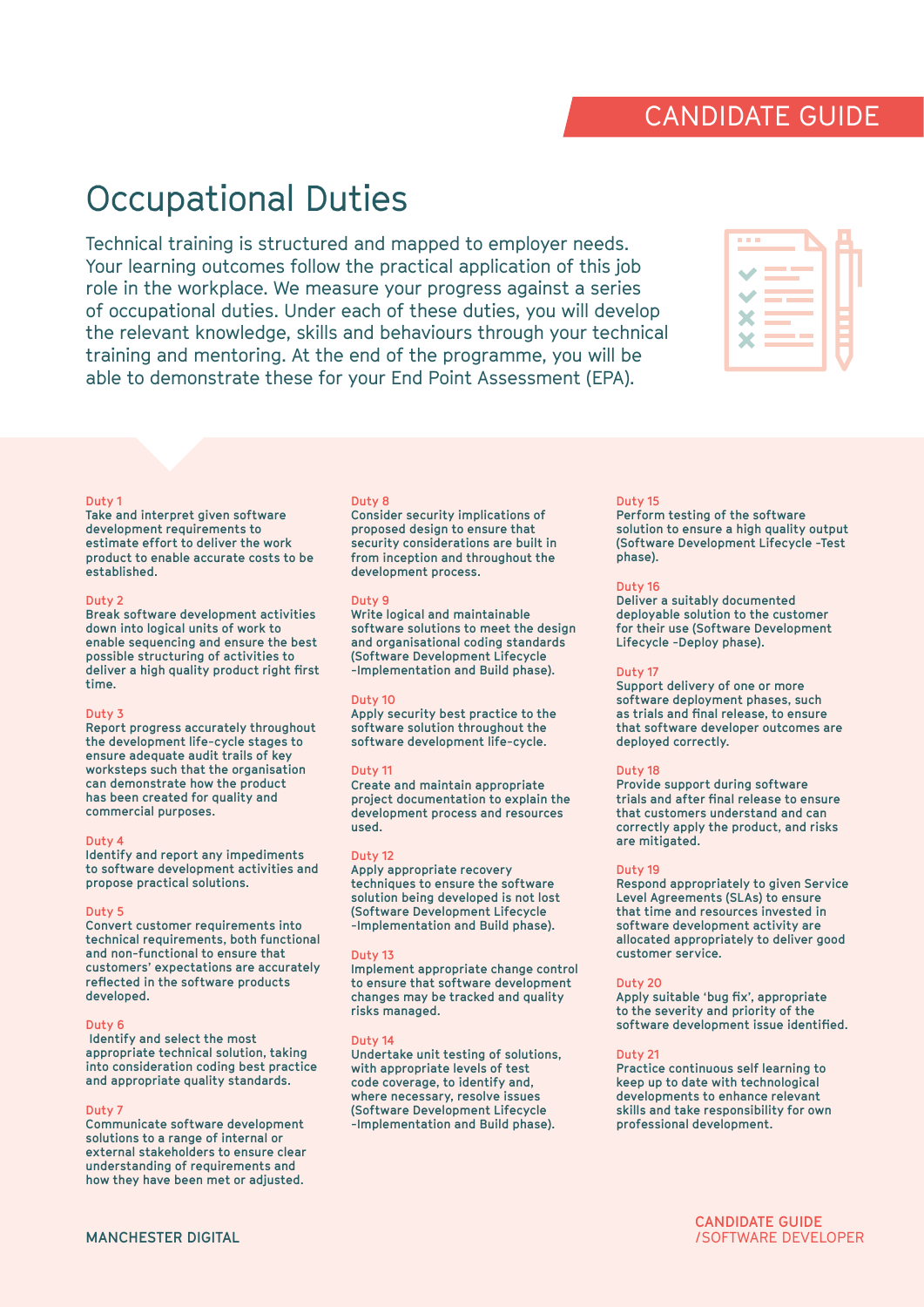### Programme summary